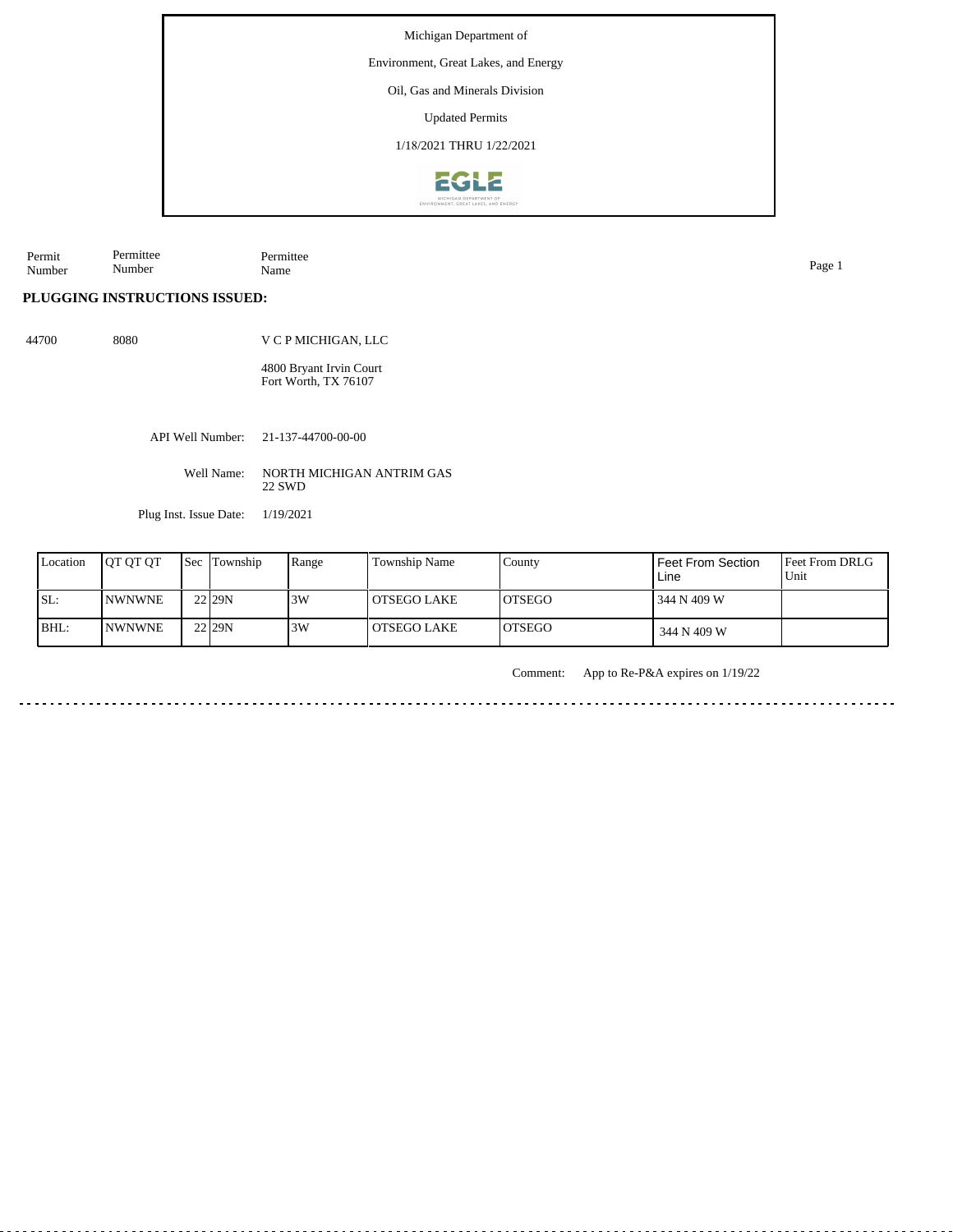Environment, Great Lakes, and Energy

Oil, Gas and Minerals Division

Updated Permits

1/18/2021 THRU 1/22/2021



Permit Number Permittee Number Permittee Name Page 2

### **RECORD OF WELL PLUGGING:**

46403 4997

UNITED SECURITY ASSOCIATES INC

12100 E SPINNAKER LN SUTTONS BAY, MI 49682-9594

API Well Number: 21-099-46335-01-00

Well Name: FORD MOTOR CO PROVING GROUNDS 1-20A

Plugging Date: 1/7/2021

| Location | <b>IOT OT OT</b> | <b>Sec</b> | Township           | Range | Township Name | County         | Feet From Section<br>Line | <b>Feet From DRLG</b><br>Unit |
|----------|------------------|------------|--------------------|-------|---------------|----------------|---------------------------|-------------------------------|
| ISL:     | <b>INESENE</b>   |            | 20 <sub>J</sub> SN | 12E   | <b>BRUCE</b>  | <b>IMACOMB</b> | 740 S 330 E               |                               |
| BHL:     | INWSWNW          |            | $21$ <sub>5N</sub> | 12E   | <b>BRUCE</b>  | <b>IMACOMB</b> | 769 S 151 W               | 1551 N 1169 E                 |

50948 4997

UNITED SECURITY ASSOCIATES INC

12100 E SPINNAKER LN SUTTONS BAY, MI 49682-9594

API Well Number: 21-099-47658-03-00

Well Name: FORD MOTOR CO PROVING GROUNDS 3-20 HD1

True Vertical Depth: 3852

True Vertical Depth: 4118

Plugging Date: 12/23/2020

| Location | <b>IOT OT OT</b> | <b>Sec Township</b>  | Range | Township Name | County         | Feet From Section<br>Line | <b>Feet From DRLG</b><br>Unit |
|----------|------------------|----------------------|-------|---------------|----------------|---------------------------|-------------------------------|
| SL:      | <b>SENENE</b>    | 20 <sub>J5N</sub>    | 12E   | <b>BRUCE</b>  | <b>IMACOMB</b> | 860 N 320 E               |                               |
| BHL:     | <b>ISWNWNW</b>   | $21$ <sub>J</sub> SN | 12E   | <b>BRUCE</b>  | <b>MACOMB</b>  | 983 N 378 W               | 1337 S 942 E                  |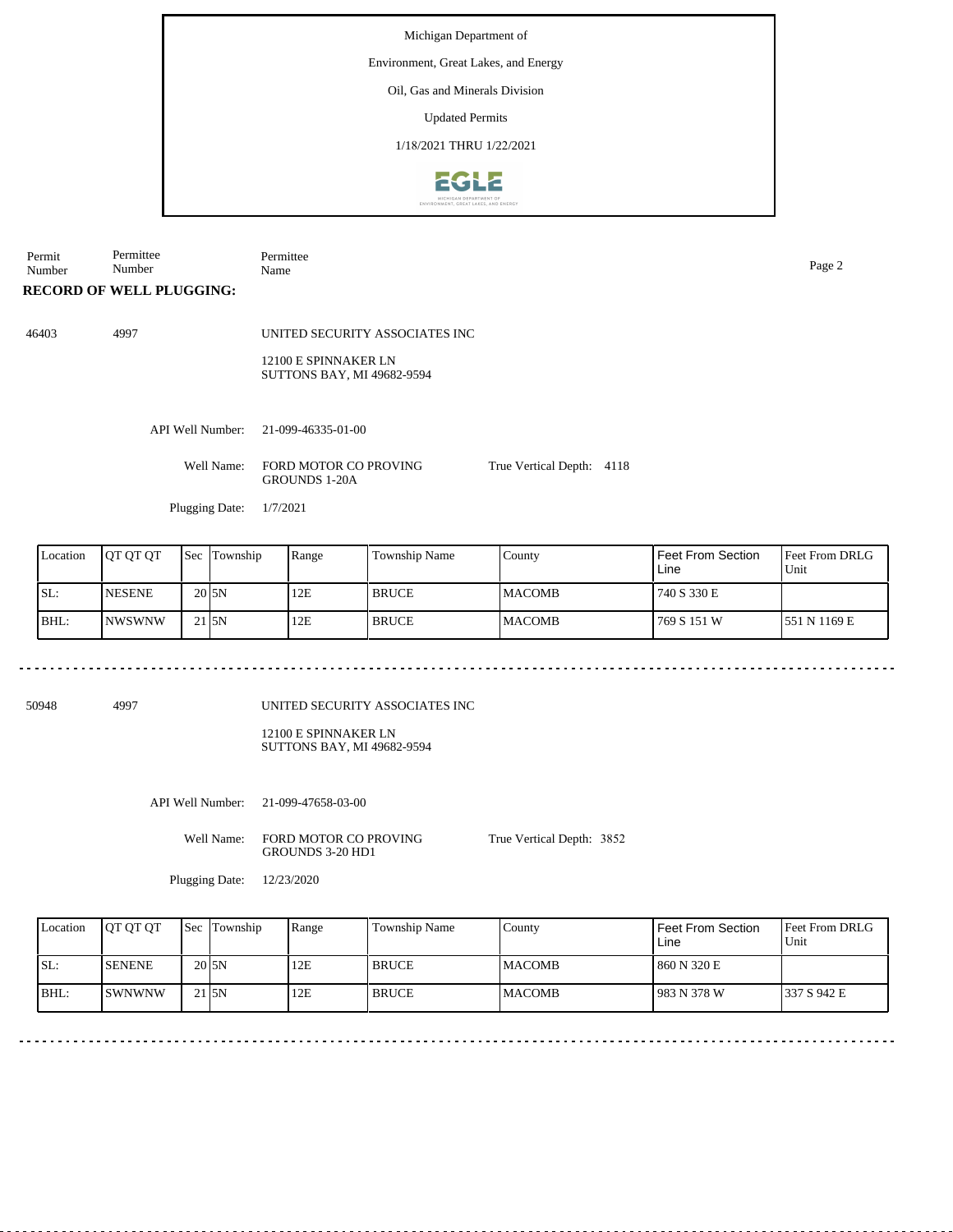### Environment, Great Lakes, and Energy

Oil, Gas and Minerals Division

Updated Permits

1/18/2021 THRU 1/22/2021



API Well Number: 21-035-62005-00-00 Well Name: HAMPTON 1-24 Plugging Date: 9/19/2019 True Vertical Depth: 3839 61332 104 WEST BAY EXPLORATION **COMPANY** 13685 S WEST BAYSHORE DR TRAVERSE CITY, MI 49684 Permit Number Permittee Number Permittee Name Page 3

| Location | IQT QT QT     | Sec | Township | Range | Township Name | County        | Feet From Section<br>Line | <b>Feet From DRLG</b><br>Unit |
|----------|---------------|-----|----------|-------|---------------|---------------|---------------------------|-------------------------------|
| SL:      | <b>SWSESE</b> |     | 24 17N   | 4W    | I GRANT       | <b>ICLARE</b> | 181 S 1079 E              |                               |
| IBHL:    | ISWSESE       |     | 24117N   | 4W    | <b>GRANT</b>  | <b>ICLARE</b> | 225 S 839 E               | 1097 N 487 W                  |

6519 2298

UNION OIL CO OF CALIFORNIA

2210 W. PINE RIVER RD. BRECKENRIDGE, MI 48615

API Well Number: 21-035-06519-00-00

Well Name: STATE SPARROW 2-A

Plugging Date: 11/17/2020

| Location | <b>IOT OT OT</b> | Sec Township | Range | Township Name | Countv       | Feet From Section<br>Line | <b>Feet From DRLG</b><br>Unit |
|----------|------------------|--------------|-------|---------------|--------------|---------------------------|-------------------------------|
| ISL:     | <b>N2SWSE</b>    | $29$  19N    | 6W    | l REDDING-    | <b>CLARE</b> | 990 S 660 W               |                               |
| BHL:     | <b>IN2SWSE</b>   | $29$  19N    | 6W    | l REDDING-    | <b>CLARE</b> |                           |                               |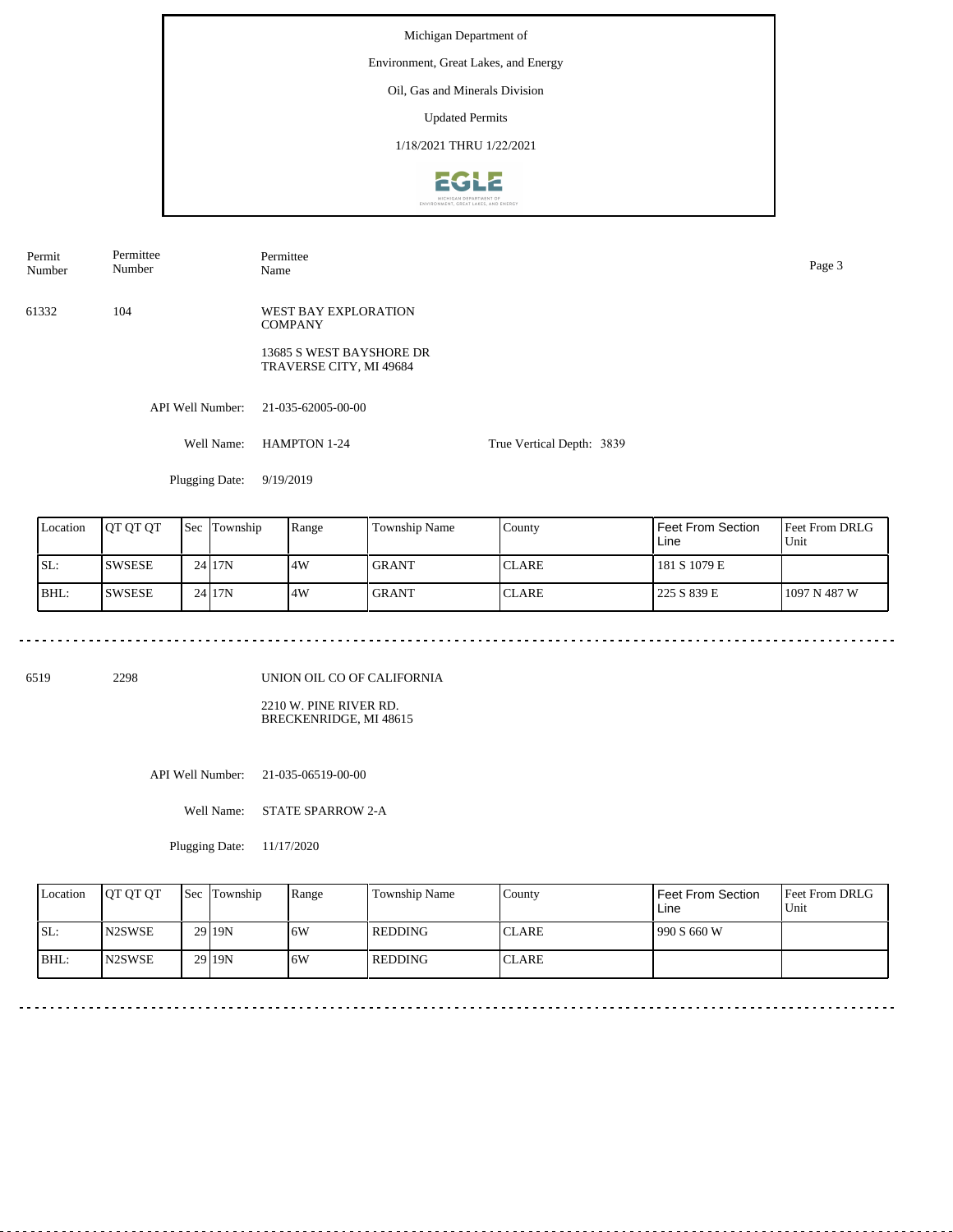Environment, Great Lakes, and Energy

Oil, Gas and Minerals Division

Updated Permits

1/18/2021 THRU 1/22/2021



API Well Number: 21-035-06568-00-00 6568 2298 UNION OIL CO OF CALIFORNIA 2210 W. PINE RIVER RD. BRECKENRIDGE, MI 48615 Permit Number Permittee Number Permittee<br>Name Name Page 4

Well Name: STATE CLARE A-6

Plugging Date: 11/3/2020

| Location | <b>IOT OT OT</b> | <b>Sec</b> | Township | Range | Township Name<br>Feet From Section<br>County<br>Line |               |              | <b>Feet From DRLG</b><br>Unit |
|----------|------------------|------------|----------|-------|------------------------------------------------------|---------------|--------------|-------------------------------|
| ISL:     | IS2NWNW          |            | 33 19N   | 6W    | REDDING                                              | <b>CLARE</b>  | 1990 N 660 W |                               |
| BHL:     | IS2NWNW          |            | 33 19N   | 16W   | REDDING                                              | <b>ICLARE</b> |              |                               |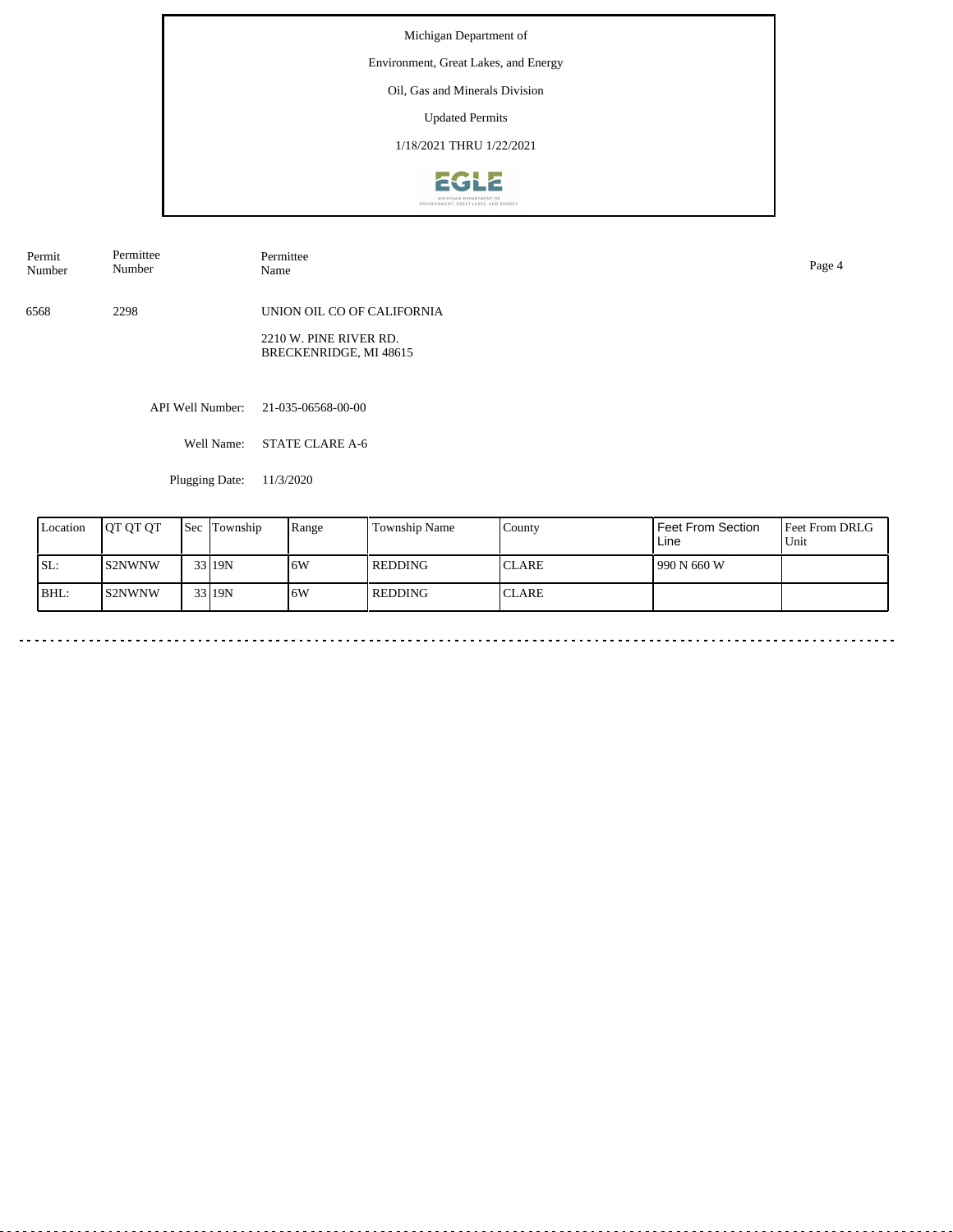Environment, Great Lakes, and Energy

Oil, Gas and Minerals Division

Updated Permits

1/18/2021 THRU 1/22/2021



Permit Number Permittee Number Permittee Name Page 5

## **APPLICATIONS TO CHANGE WELL STATUS:**

61430 4267

MICHIGAN GEOSEARCH INC P.O BOX 8907

RENO, NV 89507

API Well Number: 21-093-39857-01-00

Well Name: BUURMA FARMS, INC. 1-36A

Approval Date: 1/13/2021

| Location | <b>IOT OT OT</b> | <b>Sec</b> Township | Range | <b>Township Name</b> | County            | l Feet From Section<br>Line | Feet From DRLG<br>Unit |
|----------|------------------|---------------------|-------|----------------------|-------------------|-----------------------------|------------------------|
| ISL:     | ISWSESW          | 36 I 2N             | 3E    | <b>IOSCO</b>         | <b>LIVINGSTON</b> | 1330 S 1399 W               |                        |
| BHL:     | <b>ISESWSW</b>   | 36 <sub>2N</sub>    | 3E    | <b>IOSCO</b>         | LIVINGSTON        | 369 S 972 W                 | 1369 S 972 W           |

True Vertical Depth: 3990

ACOWS to Perforate and Test Current Formation

Proposed Rework: ACOWS to Perforate and Test Current Formation Comment: ACOWS to perf additional sections within the Niagaran; To be executed immediately. Comment: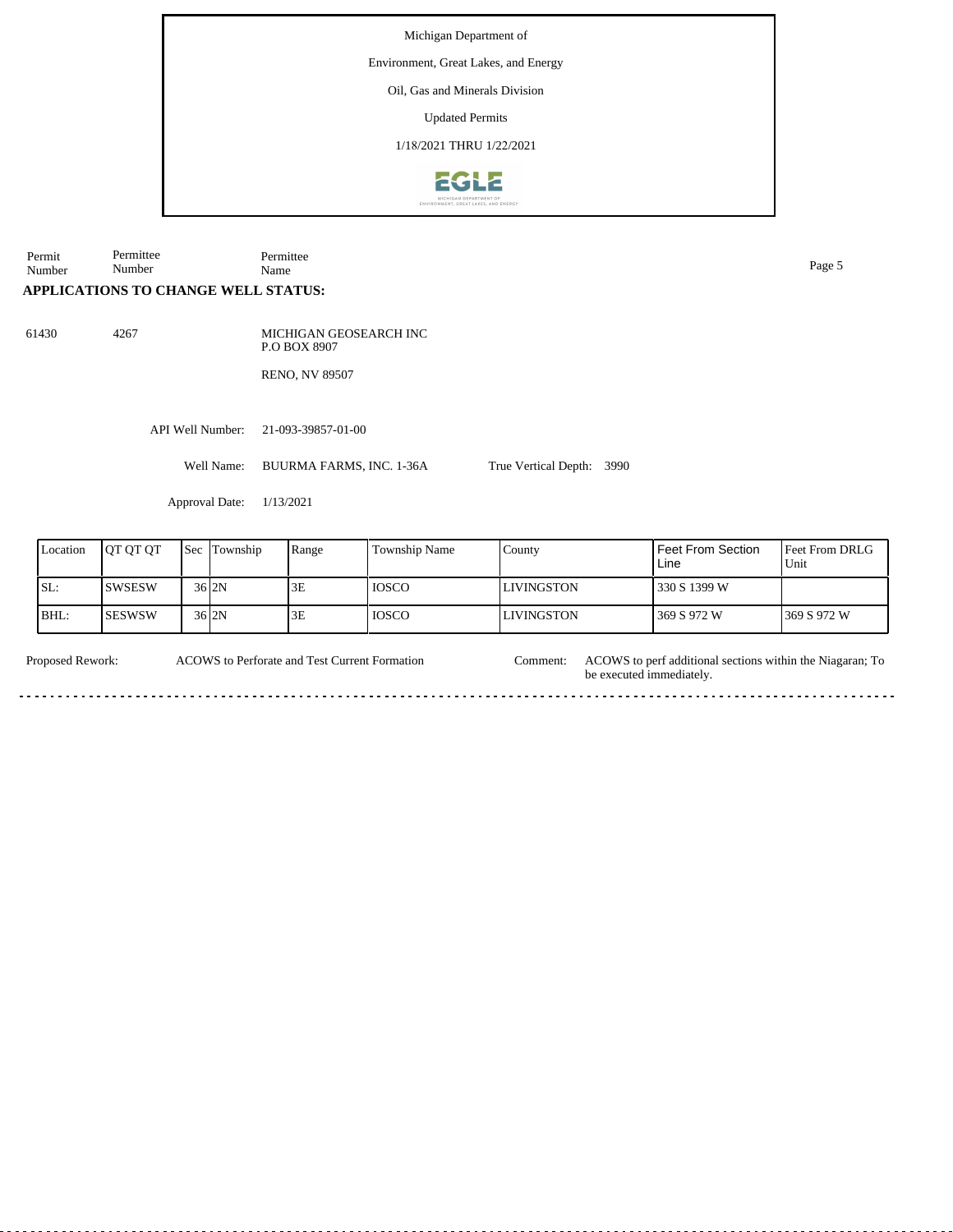Environment, Great Lakes, and Energy

Oil, Gas and Minerals Division

Updated Permits

1/18/2021 THRU 1/22/2021



Permit Number Permittee Number Permittee Name Page 6

### **RECORD OF CHANGE OF WELL STATUS:**

| SUMMIT PETROLEUM COMPANY |
|--------------------------|
| LLC.                     |
| 102 WEST FRONT STREET    |
| SUITE 200                |
| TRAVERSE CITY, MI 49686  |
|                          |

API Well Number: 21-011-12867-00-00

Well Name: BUFFALO LAND 6

Change Date: 9/28/2020

| Location | <b>IOT OT OT</b> |  | <b>Sec</b> Township<br>Range | <b>Township Name</b> | County         | <b>Feet From Section</b><br>Line | <b>Feet From DRLG</b><br>Unit |              |
|----------|------------------|--|------------------------------|----------------------|----------------|----------------------------------|-------------------------------|--------------|
| SL:      | <b>INWNWNW</b>   |  | 10 <sub>120N</sub>           | 4E                   | <b>CLAYTON</b> | <b>ARENAC</b>                    | 330 N 330 W                   | 1330 N 330 W |
| BHL:     | INWNWNW          |  | 10 <sub>120N</sub>           | 4E                   | <b>CLAYTON</b> | <b>ARENAC</b>                    |                               |              |

Proposed Rework: Reworked to Continue Drilling - Straight Hole Comment: Reworked to deepen to 2620' within the Dundee

. . . . . . . . . . . . . . . . .

60002 7739

#### LAYLINE OIL AND GAS LLC 820 GESSNER ROAD, SUITE 1145

# HOUSTON, TX 77024 USA

API Well Number: 21-107-40215-01-00

Well Name: STATE MECOSTA & ALBER 1-23A True Vertical Depth: 8680

Change Date: 7/29/2020

| Location | <b>OT OT OT</b> | <b>Sec Township</b> | Range | Township Name | County          | Feet From Section<br>Line | Feet From DRLG<br>Unit |
|----------|-----------------|---------------------|-------|---------------|-----------------|---------------------------|------------------------|
| ISL:     | ISESWSW         | 23114N              | 10W   | l MECOSTA     | <b>IMECOSTA</b> | 1 611 S 1143 W            |                        |
| BHL:     | ISWNWSE         | $23$   14N          | 10W   | l MECOSTA     | <b>IMECOSTA</b> | 1599 S 2407 E             | 1599 S 2407 E          |

Reworked to Perforate & Test Current Formation

Proposed Rework: Reworked to Perforate & Test Current Formation Comment: Reworked to plugback to 8600' with CIBP and reperf in middle PDC formation Comment: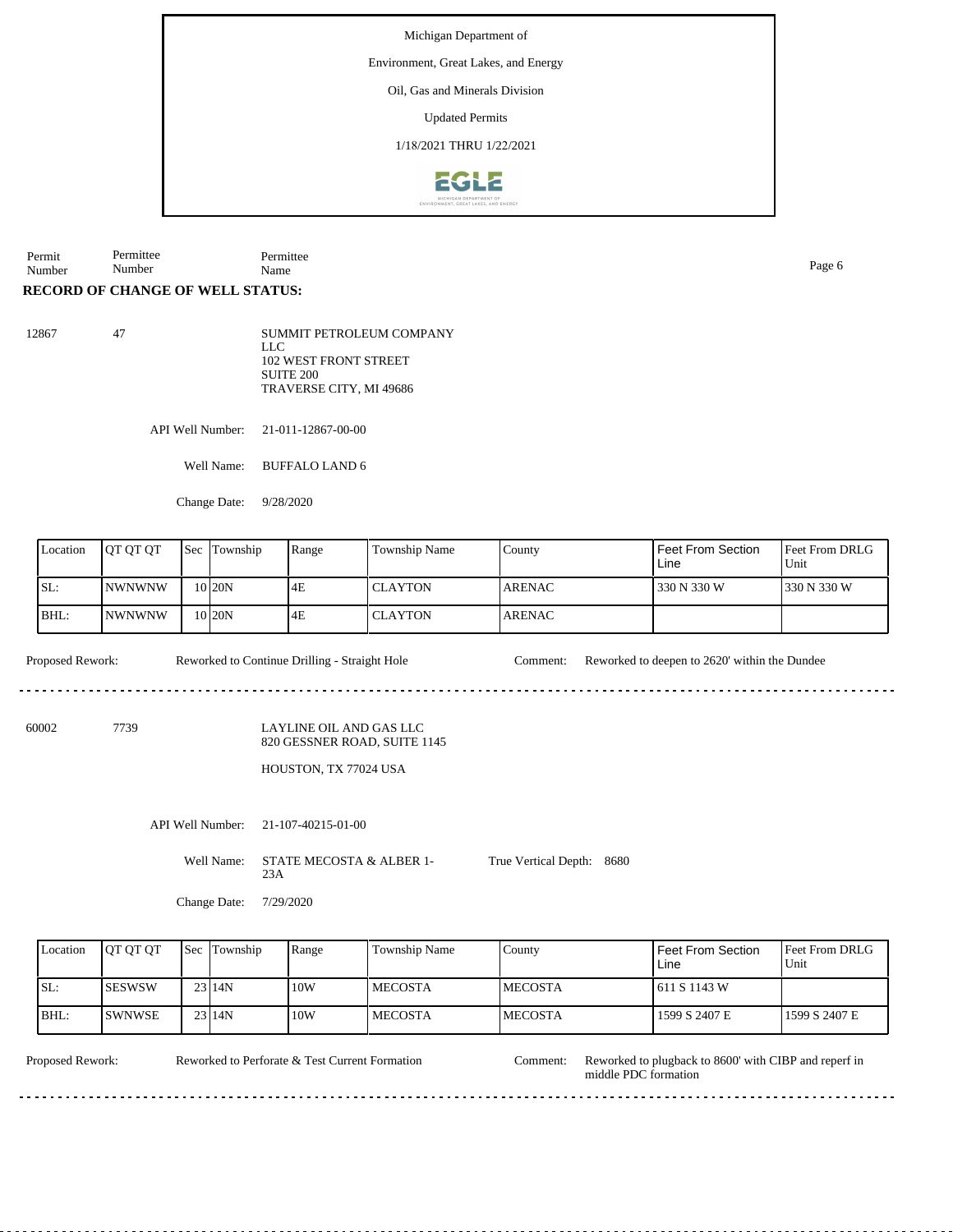

# **TRANSFER OF OWNERSHIP:**

SHEET FOLLOWS THIS PAGE

Page 7